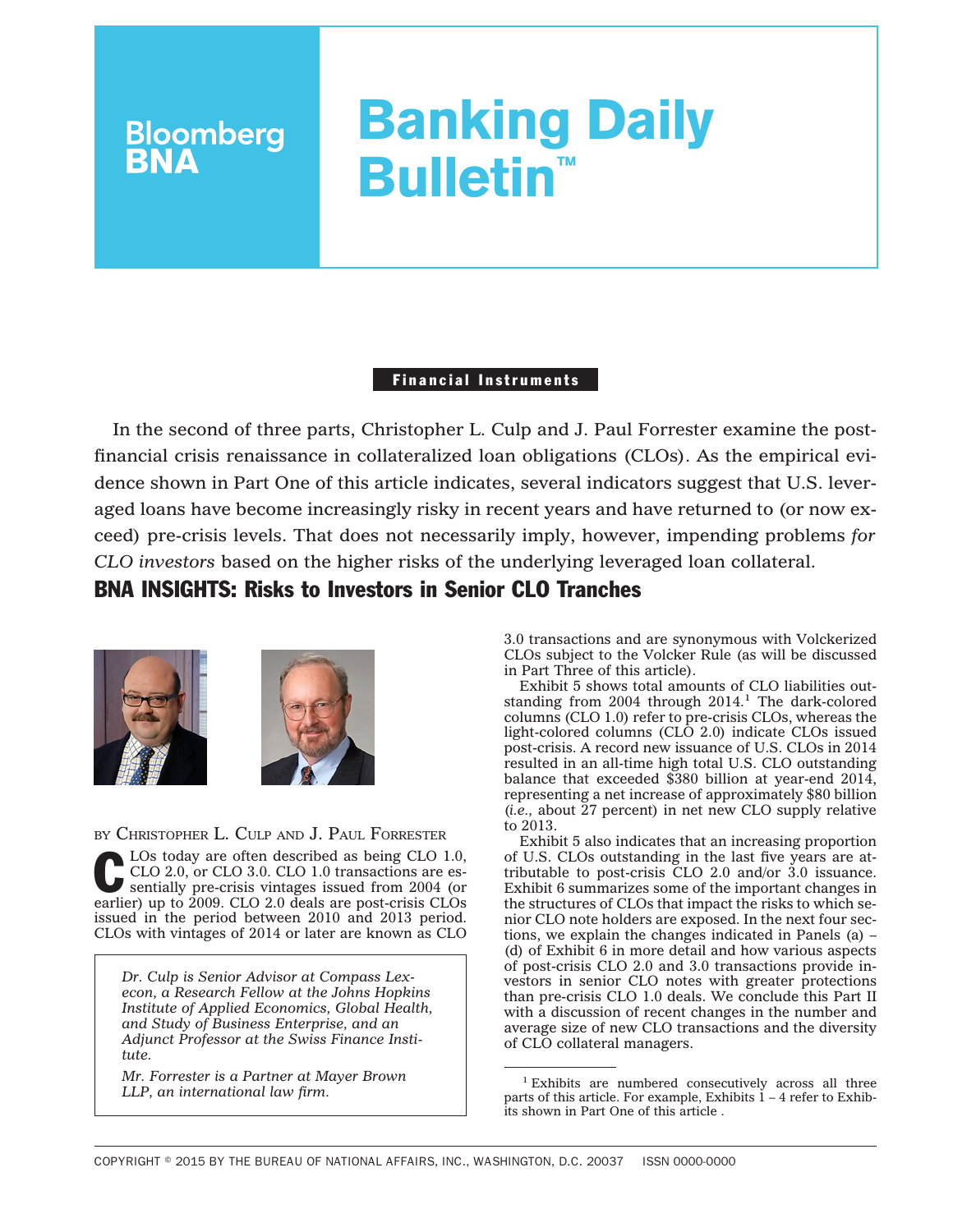In our view, all of these changes in CLO structures and the CLO marketplace more than offset the return of risk to the underlying syndicated leveraged loan market that we discussed in Part One of this article (163 Banking Daily, 8/24/15). (We discuss in Part Three of this article some of the negative impacts that trace to postcrisis regulations.)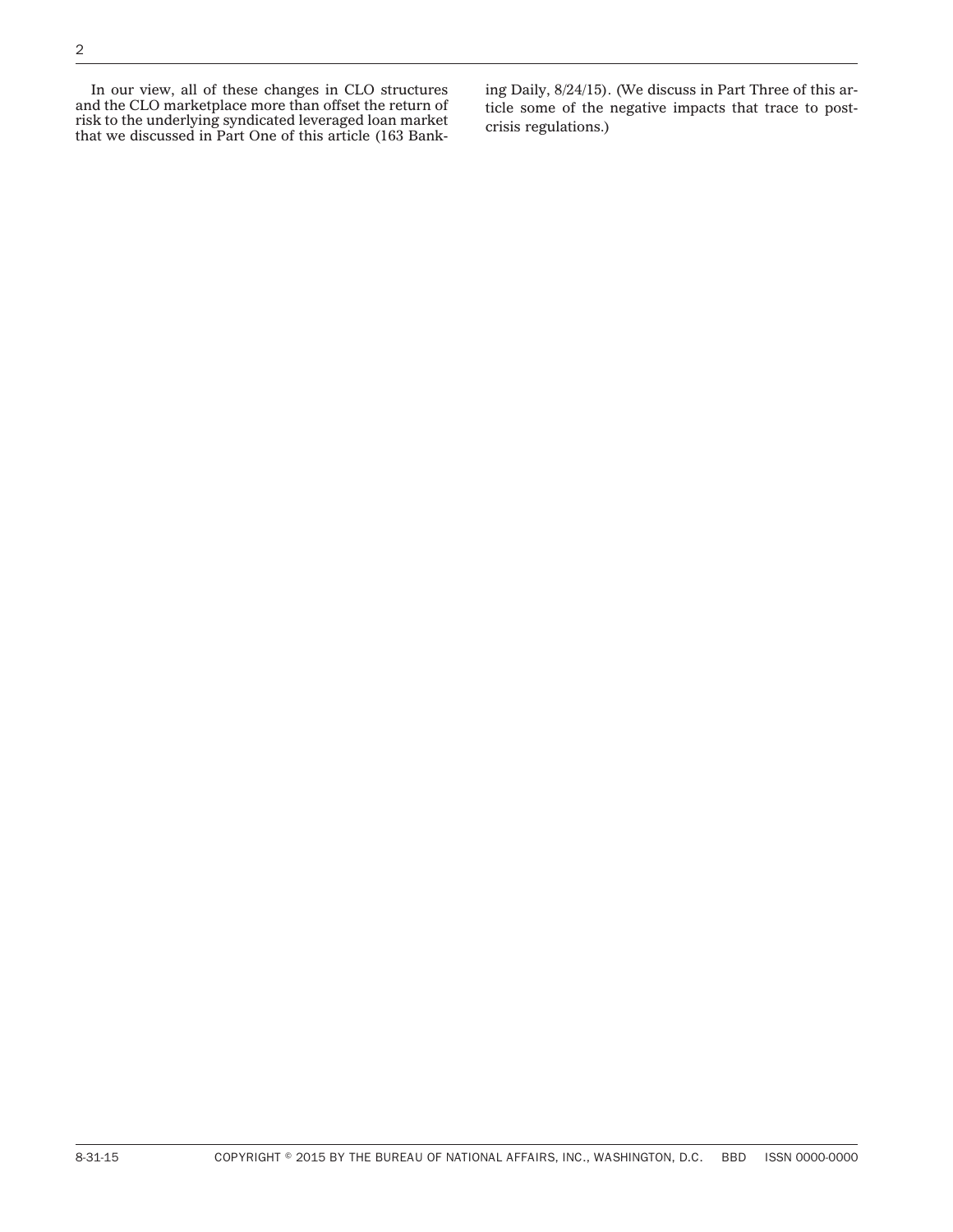

## Exhibit 6: Structural Features and Investor Protections in Pre- and Post-Crisis CLOs

|                                                                              | CLO 1.0   | CLO 2.0               | CLO 3.0 (Volckerized) |  |  |  |
|------------------------------------------------------------------------------|-----------|-----------------------|-----------------------|--|--|--|
| Vintages:                                                                    | Pre-2010  | 2010-2013             | 2014 and later        |  |  |  |
| Panel (a): Overcollateralization and Credit Enhancements for Senior Tranches |           |                       |                       |  |  |  |
| Credit Support for Senior Tranche(s)                                         | Lower     | Higher                | Higher                |  |  |  |
| <b>Panel (b): Collateral Restrictions</b>                                    |           |                       |                       |  |  |  |
| <b>CLO Bucket</b>                                                            | 5-10%     | 0%                    | 0%                    |  |  |  |
| <b>Bond Bucket</b>                                                           | 5-10%     | 5-10%                 | 0%                    |  |  |  |
| <b>Panel (c): Structural Protections for Senior Tranches</b>                 |           |                       |                       |  |  |  |
| <b>Reinvestment Period</b>                                                   | 5-7 years | 3-4 years             | 3-4 years             |  |  |  |
| Non-Call Period                                                              | 3-5 years | 2 years               | $1.5-2$ years         |  |  |  |
| Note Cancellation to Improve O/C                                             | n/a       | N <sub>o</sub>        | No.                   |  |  |  |
| Tranche Refinancing                                                          | <b>No</b> | After Non-Call Period | After Non-Call Period |  |  |  |
| <b>Panel (d): Pricing and Excess Spreads</b>                                 |           |                       |                       |  |  |  |
| <b>Excess Spread</b>                                                         | Higher    | Lower                 | Lower                 |  |  |  |
| Coupon                                                                       | Lower     | Higher                | Higher                |  |  |  |
| Weighted-Avg CLO Cost of Funds                                               | 50-70 bps | 170-225 bps           | 170-225 bps           |  |  |  |

SOURCE: D. Preston and J. McNeilis, ''The Investor's Guide to CLO Senior Notes,'' *Wells Fargo Securities*(April 15, 2015).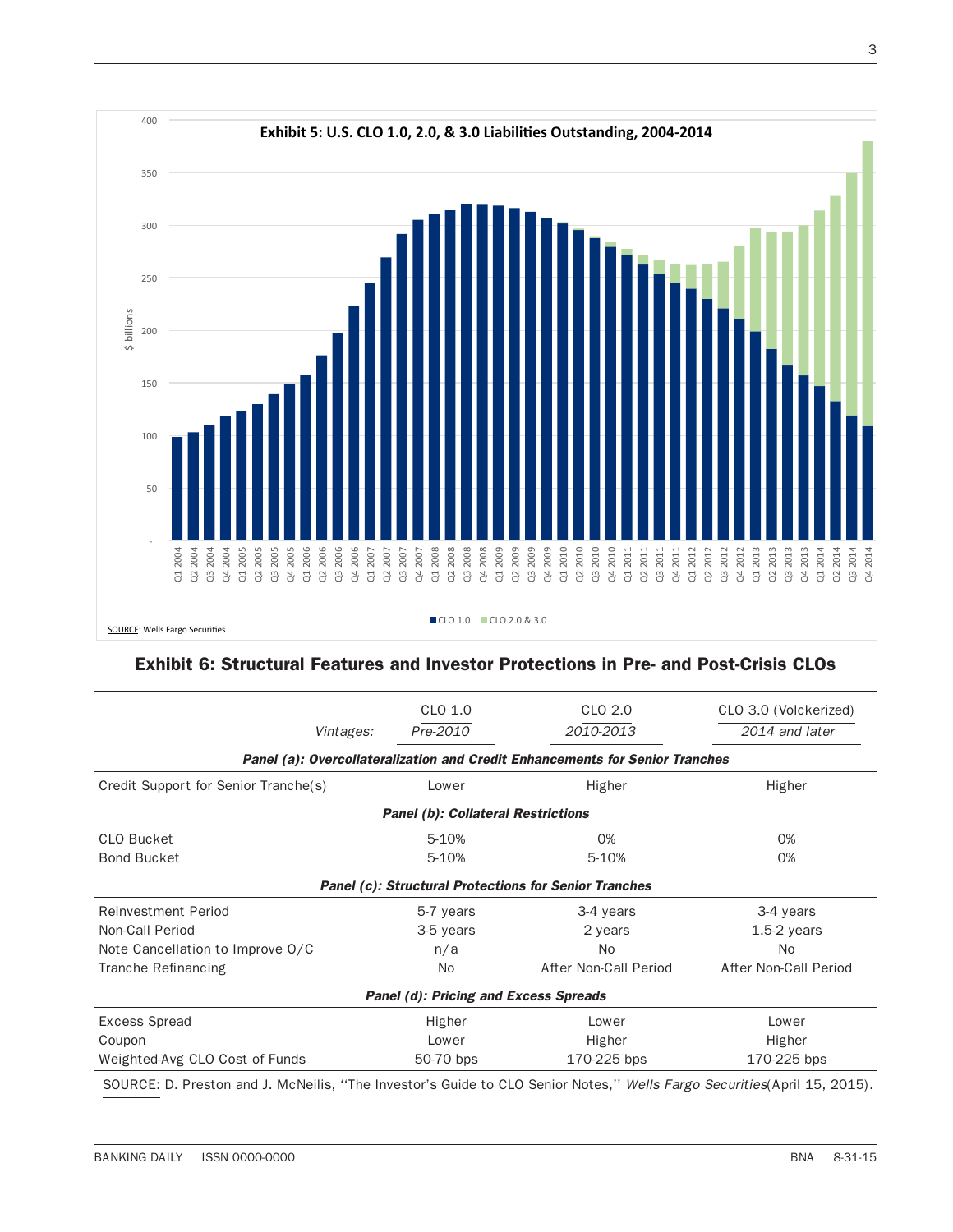## Overcollateralization and Credit Enhancements

As Panel (a) of Exhibit 6 indicates, post-crisis CLOs provide relatively greater protection to investors in senior CLO tranches in the form of enhanced subordination. In other words, post-crisis CLOs have relatively smaller senior AAA tranches (as a percentage of the par amount of total CLO liabilities). As a result, other things being equal, losses on the underlying CLO collateral must be larger than for similar pre-crisis CLOs in order to result in losses for investors in senior CLO tranches.

Exhibit 7 shows the median capital structures for CLOs issued in 2006 and in the 2012-2014 period as a percentage of the total par amount of CLO liabilities issued. As Exhibit 7 indicates, the AAA tranche of postcrisis CLOs have accounted for about 11 percentage points less of the total CLO capital structures vis-à-vis pre-crisis 2006 vintage CLOs. As a result, post-crisis investors in CLO liabilities rated AA or lower have experienced a roughly one-tranche shift in the ratings of their investments. For example, investors in pre-crisis AA-rated CLO tranches were exposed to cumulative losses on the underlying collateral from 21.6 percent up to 28 percent, at which point investors in the AA tranche would be wiped out. In post-crisis structures, investors in the AA tranche only experience losses when cumulative collateral losses reach 26.5 percent of total collateral and are completely wiped out when cumulative losses reach 37.9 percent.



Exhibit 8 illustrates the enhanced credit support for investors in post-crisis senior CLO tranches in another way by showing the percentage credit support applicable to each rated CLO tranche in the sample. The AAA tranche of CLOs issued in 2006 had a median 25 percent subordination to total CLO assets, whereas post-crisis CLOs issued in the 2011-2014 period had a median 36.1 percent level of credit support resulting from the less-leveraged post-crisis CLO capital structures. Indeed, comparing credit support from subordination across the two periods shows that pre-crisis CLOs had credit support percentages for a given rating roughly comparable to the credit support to the nextlowest tranche in the post-crisis period – *e.g.,* the precrisis 2006 asset subordination of the BBB tranche of 8.1 percent is comparable to the post-crisis 2011-2014 asset subordination percentage of 8.1 percent for the BB tranche.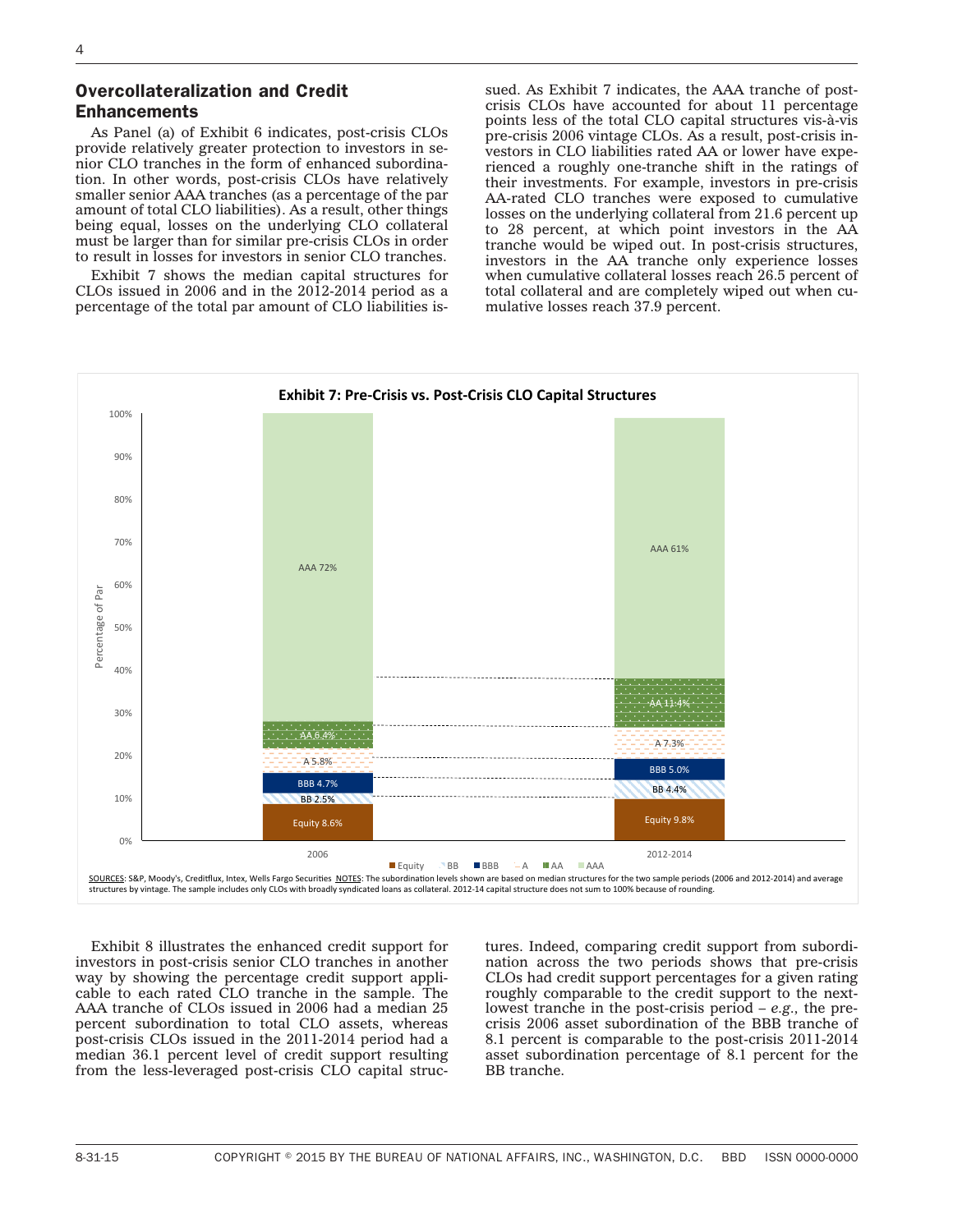## Exhibit 8: Asset Credit Support Subordination (% of Credit Support Based on CLO Assets)

|            | 2006 Vintage | 2011-2014 Vintages |
|------------|--------------|--------------------|
| AAA        | 25.0%        | 36.1%              |
| AA         | 18.6%        | 24.8%              |
| A          | 12.8%        | 17.5%              |
| <b>BBB</b> | 8.1%         | 12.5%              |
| <b>BB</b>  | 5.6%         | 8.1%               |

SOURCES: S&P, Moody's, Creditflux, In-

tex, Wells Fargo Securities

## Restrictions on Eligible Collateral

Many recent CLOs also now include more details and restrictions on the eligible collateral in which CLO managers can invest. In particular, restrictions now limit ''non-core'' investments by CLO managers and require a substantial majority (often 90 percent or more) of CLO portfolios to be invested in senior-secured, broadly syndicated leveraged loans. Tighter restrictions also now apply to other collateral, including exposures to non-U.S. borrowers and sovereigns.

Partly as a result of these additional restrictions, the composition of the collateral backing U.S. CLOs has changed considerably since the financial crisis. Exhibit 9 shows average percentages of CLO collateral by vintage through mid-2015. From 2004 through 2008, CLO holdings of loans represented only 88.1 percent of total collateral on average. The remaining 11.9 percent of CLO collateral was invested in cash, bonds, and structured finance securities, such as ABS and other CLO tranches, representing 7.6 percent, 2.2 percent, and 2.1 percent of total CLO collateral on average for the period.



As Panel (b) of Exhibit 6 indicates, CLO 1.0 deals typically allowed between 5-10 percent of total collateral to be invested in bonds and structured finance securities. Post-crisis CLO 2.0 deals beginning with 2010 CLO vintages generally no longer permitted CLO collateral to include structured finance securities, including other CLO tranches. And Volckerized CLO 3.0 deals do not permit investments in either HY bonds or struc-

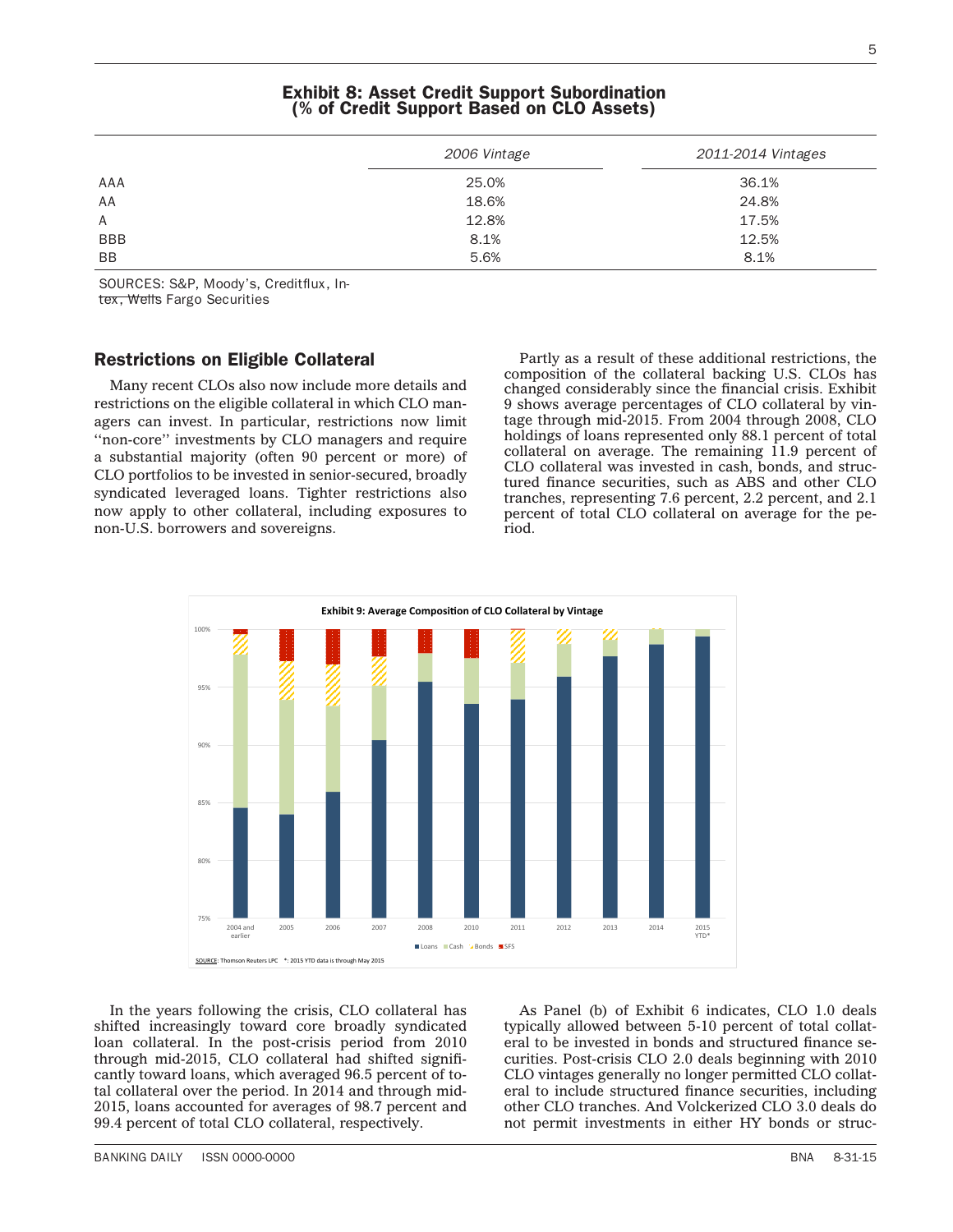tured finance securities. Not surprisingly, Exhibit 9 confirms that CLOs with 2014 and 2015 year-to-date vintages had no bond or structured finance collateral on average.

As noted earlier, however, restrictions on eligible collateral together with the significant proportion of borrower-friendly syndicated leveraged loans (as shown in Exhibit 3) has necessarily forced a number of CLOs to hold relatively higher proportions of relatively riskier borrower-friendly loans as collateral in order to remain fully invested. In other words, some CLO managers appear to have replaced relatively higher-yield structured finance securities with higher-yield syndicated loans.

## Structural Protections for Senior-Tranche Investors

Panel (c) of Exhibit 6 summarizes changes in four structural features of CLOs that have evolved in postcrisis CLO 2.0 and 3.0 deals in a manner that better protects investors in CLO notes. All four of these changes relate to ''optionality'' embedded in CLO structures – *i.e.,* features that give certain participants in the CLO the right to take actions that may adversely affect other participants in the same CLO. These four types of changes are discussed below in the context of CLO 1.0 vs. CLO 2.0 and 3.0 features.

#### *Shorter Reinvestment Periods*

CLOs have a life cycle that includes an initial ramp-up phase in which the underlying collateral is acquired through cash purchases of loans and bonds or synthetic protection sales on the credit-sensitive assets. All cash CLOs also have an ''amortization'' phase in which most or all cash principal repayments on the underlying collateral are used to repay principal on the outstanding CLO notes.2 For ''static'' CLOs in which the initial collateral does not change over the life of the transaction, the ramp-up and amortization phases are the only two components of the CLO's life cycle.

Many CLOs, however, are actively managed and have dynamic collateral that may change over time during a so-called "reinvestment period." During the reinvestment period, a collateral manager is permitted to use principal payments on the original collateral to finance investments in new loans or bonds instead of repaying the CLO liabilities. Investment policies govern CLO collateral managers' discretion and range from lightly managed deals (*e.g.,* discretionary sales of nonperforming loans) to actively managed deals (*e.g.,* routine replacements of existing collateral with new loans or bonds with perceived better risk/reward ratios).

All else equal, longer reinvestment periods expose investors in CLO notes to relatively greater risks. One such risk is the interest-rate risk resulting from uncertainty about the effective weighted-average life (and, hence, duration) of the CLO collateral portfolio. In addition, longer reinvestment periods expose investors to the risk that poor reinvestment decisions result in unfavorable performance. Nevertheless, CLO investors recognize that *some* reinvestment period is beneficial because it gives collateral managers flexibility in their asset selections and ability to mitigate losses underperforming securities.

As the first row of Panel (c) in Exhibit 6 indicates, post-crisis CLOs have exhibited average reinvestment periods of three to four years as compared to pre-crisis CLO 1.0 reinvestment periods of five to seven years on average. Investors in post-crisis CLO 2.0 and 3.0 notes thus are exposed to relatively less reinvestment risk visa`-vis pre-crisis CLO 1.0 structures.

#### *Shorter Non-Call Periods*

CLOs typically permit the investor(s) in the equity tranche to redeem the outstanding CLO notes after a specified non-call period if a majority or two-thirds of equity investors exercise that right. Equity investors generally prefer to call the outstanding CLO notes and liquidate the deal if market conditions and adverse performance on the CLO collateral portfolio suggests a lower internal rate of return in the future than originally expected by investors in the CLO equity tranche. In other words, equity investors like the flexibility afforded by a shorter non-call period in order to avoid being locked into an under-performing investment.

Provided that existing collateral amounts are sufficient to redeem all the CLO liabilities (which is a requisite condition for equity investors to call the outstanding notes), investors in senior CLO notes will tend to agree with equity investors in such circumstances because their investments can be redeemed at par based on existing collateral amounts on the call date. In other words, relatively shorter non-call periods tend to benefit investors in senior CLO tranches. Collateral managers, by contrast, tend to dislike short non-call periods because of the time and expense required to construct a portfolio that has a high likelihood of being called shortly after the original issuance.

As indicated in Panel (c) of Exhibit 6, the non-call period for CLOs is shorter on post-crisis deals than precrisis deals, thereby providing an additional protection to senior CLO note holders. For pre-crisis CLO 1.0 deals, the non-call period averaged three to five years at the time of issuance. By contrast, post-crisis CLO 2.0 transactions had an average non-call period of two years. And Volckerized CLO 3.0 deals exhibit an even shorter average non-call period of one-and-a-half to two years.

As Panel (c) of Exhibit 6 also indicates, post-crisis CLOs also have shorter reinvestment periods *relative to the length of non-call periods*. Whereas pre-crisis CLO 1.0 structures typically had 5- to 7-year (or sometimes as much as seven- to 10-year) reinvestment periods, non-call periods on pre-crisis CLOs usually ended two years earlier than reinvestment periods. Post-crisis CLOs, however, have reinvestment periods that can end as early as one year before the end of the reinvestment period.

#### *Restrictions on CLO Note Cancellations to Improve O/C*

An especially important trigger designed to provide credit enhancements to investors in senior CLO notes is based the senior O/C ratio of the par value of the CLO collateral to the par value of CLO liabilities. The senior O/C test requires that the senior O/C ratio must exceed some specified amount (e.g.*,* 105 percent). For example, suppose a CLO has senior debt of \$40 million, junior and mezzanine debt of \$40 million, and a residual tranche of \$12 million. If the CLO collateral has a par value of \$100 million, the O/C ratio would be 109 percent and the structure would pass the test vis-a`-vis the

<sup>2</sup> In some CLOs, unscheduled principal payments can be reinvested in new securities during the amortization period provided that certain other criteria are satisfied (*e.g.,* restrictions on weighted-average life of the CLO's assets).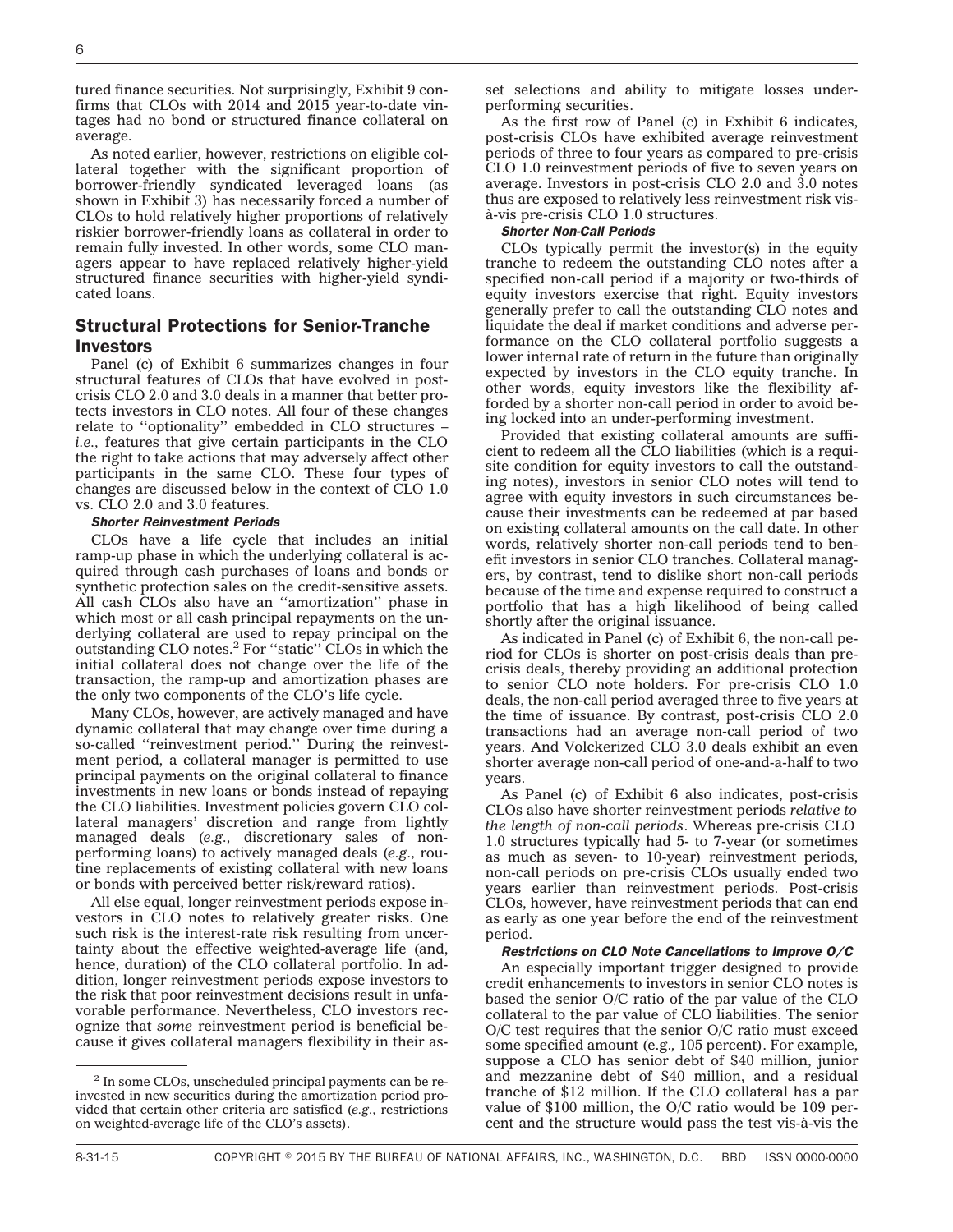105 percent minimum. If defaults or catastrophic downgrades cause the value of the collateral to fall to, say, \$95 million, however, the O/C ratio would decline to 103 percent and the test would fail.

If the senior O/C coverage test fails, cash flows in the CLO are diverted to pay down the senior tranche until the test is compliant again. If insufficient cash flows are available to restore the O/C ratio in a timely fashion (or if the coverage breach is too large), the deal could experience an event of default (EOD). Following the announcement of an EOD by the CLO's trustee, the trustee attempts to liquidate the collateral and distribute the proceeds to the CLO debt holders in order of seniority. In this manner, the O/C trigger serves as a credit enhancement intended to keep senior investors more insulated from losses on the underlying collateral.

As loan prices fell during the crisis (see Exhibit 4), the senior O/C trigger did not always function as intended. In some pre-crisis CLOs close to experiencing an O/C coverage test failure, collateral managers purchased junior, mezzanine tranches at substantial discounts to par. The holders of the mezz tranches were happy to get something instead of what they worried might be nothing, and the collateral managers' effective cancellations of the junior tranches helped avoid violations of the senior O/C trigger tests and thereby assured their ability to continue earning fees and reinvesting CLO collateral.

To be even more explicit, suppose from the earlier example that the par amount of CLO collateral fell from \$100 to \$90, resulting in an O/C ratio of 98 percent and a coverage test failure. Instead of diverting cash flows to redeem and protect the senior tranche, the collateral manager might instead purchase the \$40 million junior tranche for, say, \$10 million. The new O/C test would then be 129 percent – *i.e.,* the \$90 million in collateral less the \$10 million paid for the junior tranche divided by the now \$62 million in now-outstanding liabilities. Despite the remaining over-collateralization of the senior tranche, investors in that senior tranche now actually have a riskier position than before because of the net loss of \$10 million paid for the junior tranche.

Only a handful of such ''manager pirate'' cases like the one described above occurred in the wake of the crisis. Nevertheless, those cases called into question the efficacy of the senior O/C test as an important credit enhancement for investors in senior CLO tranches. In response to this experience, most new CLO deals now include provisions to prevent the surrender of CLO notes for cancellation without due consideration, as indicated in the third line of Exhibit 10 Panel (c).

#### *Tranche Refinancing Restrictions*

As leveraged loan issuance contracted to new lows in 2009 (thanks in large part to the almost complete evaporation of traditional institutional loan purchasers), many borrowers found it difficult to refinance leveraged loans scheduled to mature between 2009 and 2014. One solution adopted by some borrowers was to issue high-yield bonds to refinance maturing loans.

Beginning in 2009, leveraged loan market participants began to embrace an alternative way to refinance existing leveraged loans that did not rely on the highyield bond market. Using ''amend and extend'' (A&E) transactions, borrowers could refinance at least part of their existing loans without obtaining 100 percent approval of the existing lenders. In addition, A&E transactions enable borrowers to retain their original credit

agreements and avoid the time, expense, and risk of negotiating new ones.

In a typical A&E transaction, a borrower needs the consent of more than 50 percent of its lenders. Loans with consenting lenders are refinanced to longer-dated maturities in return for a higher interest rate and a fee. Any debt with the non-consenting lenders is left intact with its original maturity dates and interest rates.

Although A&E transactions have provided both borrowers and lenders with an efficient refinancing alternative, they also posed considerable problems for many pre-crisis CLOs. A&E transactions plagued CLO managers with controversy and apparently gave rise to inconsistent practices as to whether A&E transactions were subject to applicable CLO reinvestment criteria (*e.g.,* weighted-average life restrictions on underlying loan collateral). As such, recent CLOs have included explicit provisions dealing with A&E transactions involving the underlying loans collateralizing those CLOs. As the last row of Exhibit 6, Panel (c) indicates, moreover, post-crisis CLO 2.0 and 3.0 transactions typically prohibit refinancing CLO liabilities until after the expiration of the non-call period.

Nevertheless, the ability to refinance post-crisis CLOs remains an important consideration for sponsors and collateral managers. Approximately 21 CLOs refinanced about \$7.6 billion in 2014, some of which were coupled with so-called Volckerization indentures – *i.e.,* supplemental indentures that removed bond baskets and restricted eligible investments in order to satisfy the ''loan securitization exclusion'' under the Volcker Rule (discussed in more detail in Part Three of this article). Because the related CLO reinvestment periods were almost at their end, the primary impact of the refinancing was a reduction of spreads on the related CLO liabilities due to the shortened and more certain duration.

#### *Pricing and Excess Spreads*

An important aspect of the risks to which investors in CLO notes are exposed is the compensation that investors receive for bearing those risks and the excess spread of interest earned on the CLO collateral vis-à-vis interest rates required by investors to hold CLO liabilities.

As indicated in Panel (d) of Exhibit 6, post-crisis CLOs have had lower excess spreads relative to precrisis CLOs, resulting in part from the higher coupons demanded by investors as risk premiums for purchasing CLO notes in the post-crisis period. As shown in the last row of Panel (d) in Exhibit 6, the weighted-average cost of funds for pre-crisis CLOs was 120 to155 basis points below post-crisis CLO coupon rates.

Exhibit 2 (discussed in Part One of this article) showed weighted-average leveraged loan spreads in excess of CLO weighted-average coupon rates. The red line in Exhibit 2 shows the quarterly median weightedaverage coupon on CLO liabilities as a spread over Libor from 2003 through 2014. This spread over Libor can be viewed as a risk premium demanded by CLO investors to compensate for the credit risk of the underlying collateral *given* the C/E and other risk protections inherent in the CLO structures. The spread over Libor on CLO liabilities also reflects the cost of funds for the CLO.

Pre-crisis CLOs had an average cost of funds of about 81 basis points (bps) over Libor in 2003, which declined to a low of 41 bps over Libor in late 2006 and early 2007.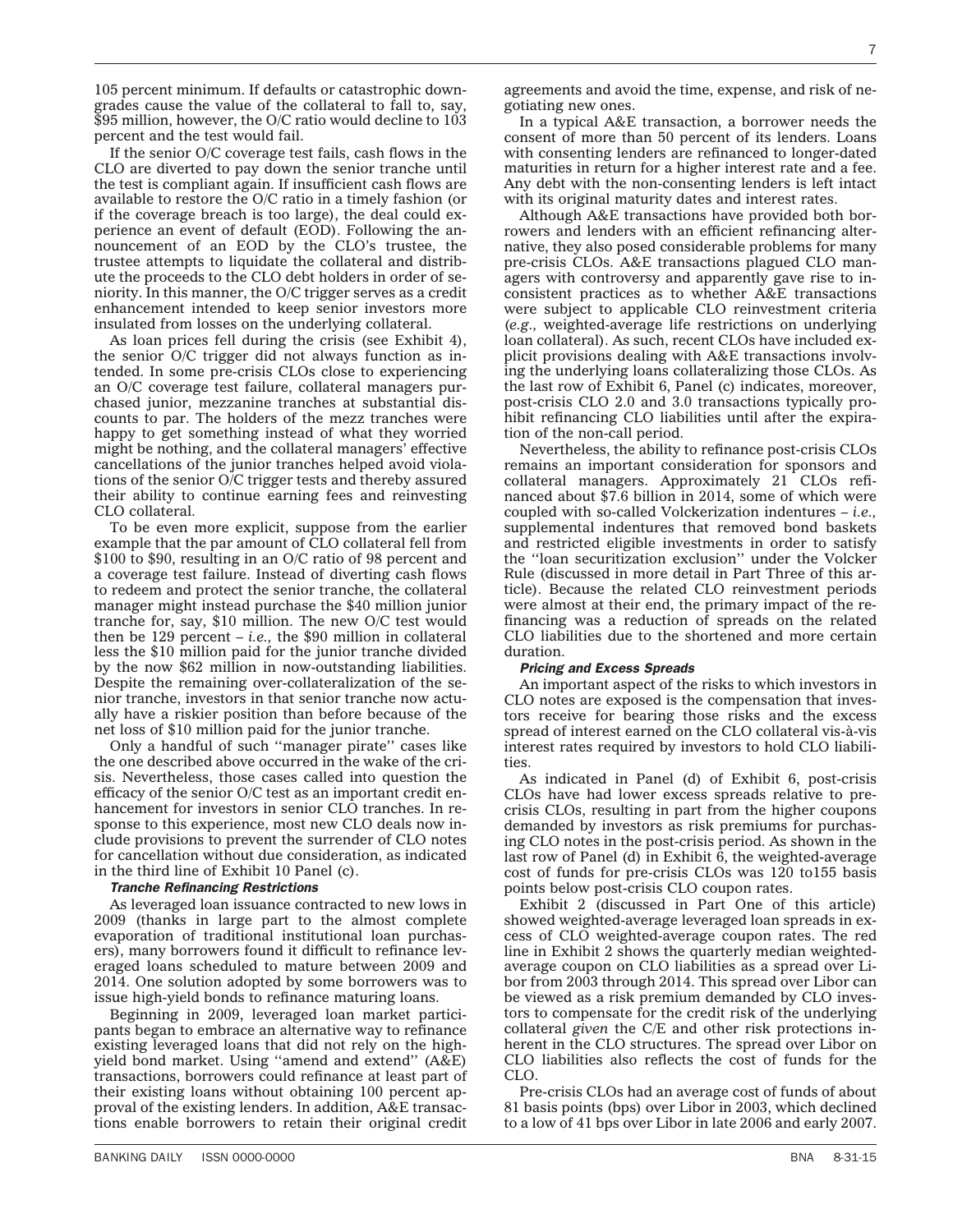By the fourth quarter of 2007, the weighted-average cost of funds for CLOs had widened significantly to  $106$ bps over Libor.

Although post-crisis CLO liability spreads have exhibited greater variance and more frequent directional changes than pre-crisis CLO liability spreads, the lowest point for post-crisis CLOs was approximately 173 bps over Libor in the second quarter of 2013. The highest spreads in the post-crisis period occurred in the fourth quarter of 2011 when the weighted-average cost of funds for CLOs was 226 bps over Libor. At the end of 2014, the weighted-average costs of funds for CLOs was 221 bps over Libor and thus relatively close to the 2011 high-water mark.

The average excess spreads implied by the data in Exhibit 2 and Panel (d) in Exhibit 6 indicate a clear pattern of rising risk premiums demanded by holders of CLO liabilities in the post-crisis period vis-à-vis the precrisis period. Although CLOs may be based on riskier collateral in the post-crisis period, investors appear to be demanding higher coupon rates on CLO liabilities to compensate (at least partially) for those risks.

## Number and Size of Recent CLO **Transactions**

Exhibit 10 provides a more detailed look at recent new CLO issuance on a monthly basis from 2011 through 2014. In addition to new issuance amounts, Exhibit 10 also shows the number of new CLO transactions (the dashed line). Exhibit 11, moreover, summarizes annual new CLO issuance from 2011 through 2014 by total issuance amounts, number of new transactions, and average transaction sizes. The average size of a single CLO increased steadily over the period. In 2014, a total of 234 new CLO transactions closed, representing a roughly 11 percent increase in average transaction size relative to 2013 and an approximately 19 percent increase vis-à-vis the 2011 average transaction size.



### Exhibit 11: Average CLO Transaction Size

|      | Annual Issuance   | No. of New Transactions | Average Transaction Size |
|------|-------------------|-------------------------|--------------------------|
| 2011 | \$12.915.980.093  | 29                      | \$445,378,624            |
| 2012 | \$56,020,688,332  | 123                     | \$455.452.751            |
| 2013 | \$83,105,040,000  | 174                     | \$477.615.172            |
| 2014 | \$124,065,216,500 | 234                     | \$530,193,233            |

SOURCE: Wells Fargo Securities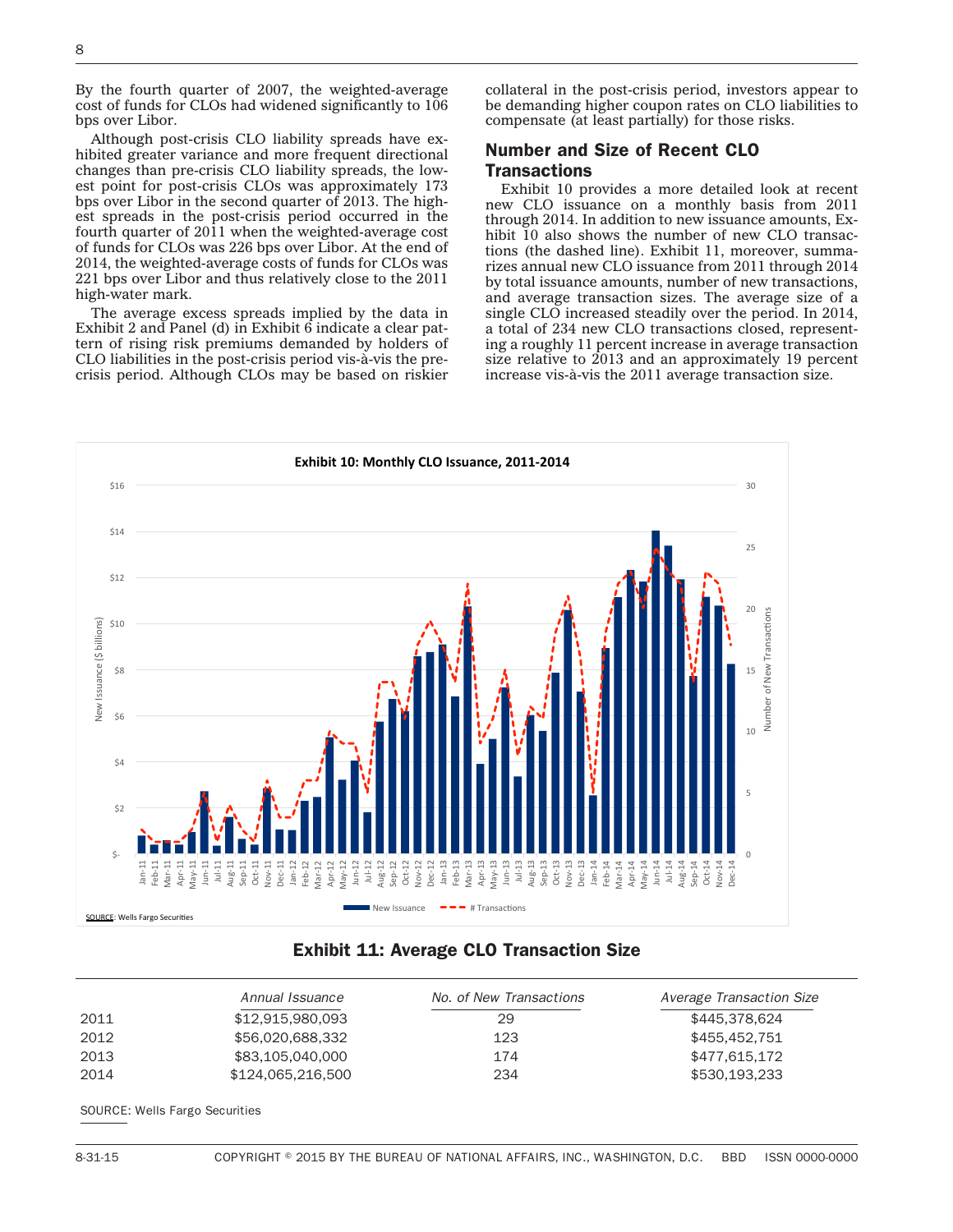The record-level CLO issuance in 2014 is even more striking when one notes the virtual shutdown of the primary U.S. CLO market in the beginning of 2014 due to the adoption of the final Volcker Rule in December 2013 (which we discuss in Part Three of this article) and the fact that widely-anticipated spread compressions of CLO liabilities did not occur. In fact, even though the cost of CLO liabilities widened in the second half of 2014 (*see* Exhibit 2), the corresponding CLO issuance volume was slightly higher.

#### Diversity and Stratification of CLO Managers

Exhibit 12 indicates the number of managers that issued at least one U.S. CLO for each issuance year from

2003 through 2014. The dark-colored bars in Exhibit 12 indicate CLO managers that issued a CLO for the first time in each vintage, and the light-colored bars indicate managers that managed new CLOs but which had managed CLOs issued in previous years. Noticeably, 2014 was the year in which the most number of managers issued a CLO – *i.e.,* 106 managers that year, as compared to the previous high of 105 managers that issued U.S. CLOs in the pre-crisis 2006 vintage.



Exhibit 13 shows the diversity and stratification of the U.S. CLO market across collateral managers as of year-end 2014. Exhibit 13(a) shows the number and percentage of CLO managers based on the number of deals under management for *all* CLOs (pre- and postcrisis) outstanding at year-end 2014, whereas Exhibit 13(b) shows manager stratification only for post-crisis CLO 2.0 and 3.0 deals outstanding at the end of 2014.

Reflecting the current depth and breadth of the U.S. CLO market, Exhibit 13(a) shows that approximately 166 different CLO managers at year-end 2014 managed a total of 871 individual CLO transactions (both preand post-crisis). $3$  Exhibit 13(a), moreover, shows the number of U.S. CLO managers by the number of deals outstanding at year-end 2014 that they managed, along with the percentage of all 166 managers by the number of deals outstanding that they managed. The largest number and percentage of CLO managers (*i.e.,* 46 managers, reflecting about 28 percent of all managers) had

<sup>3</sup> The number of managers at year-end 2014 in Exhibits 14 and 15 are not the same because Exhibit 15 shows managerrelated issuance by CLO issuance vintage, whereas Exhibit 16 shows managers' total outstanding CLO amounts (across all vintages) at year-end 2014.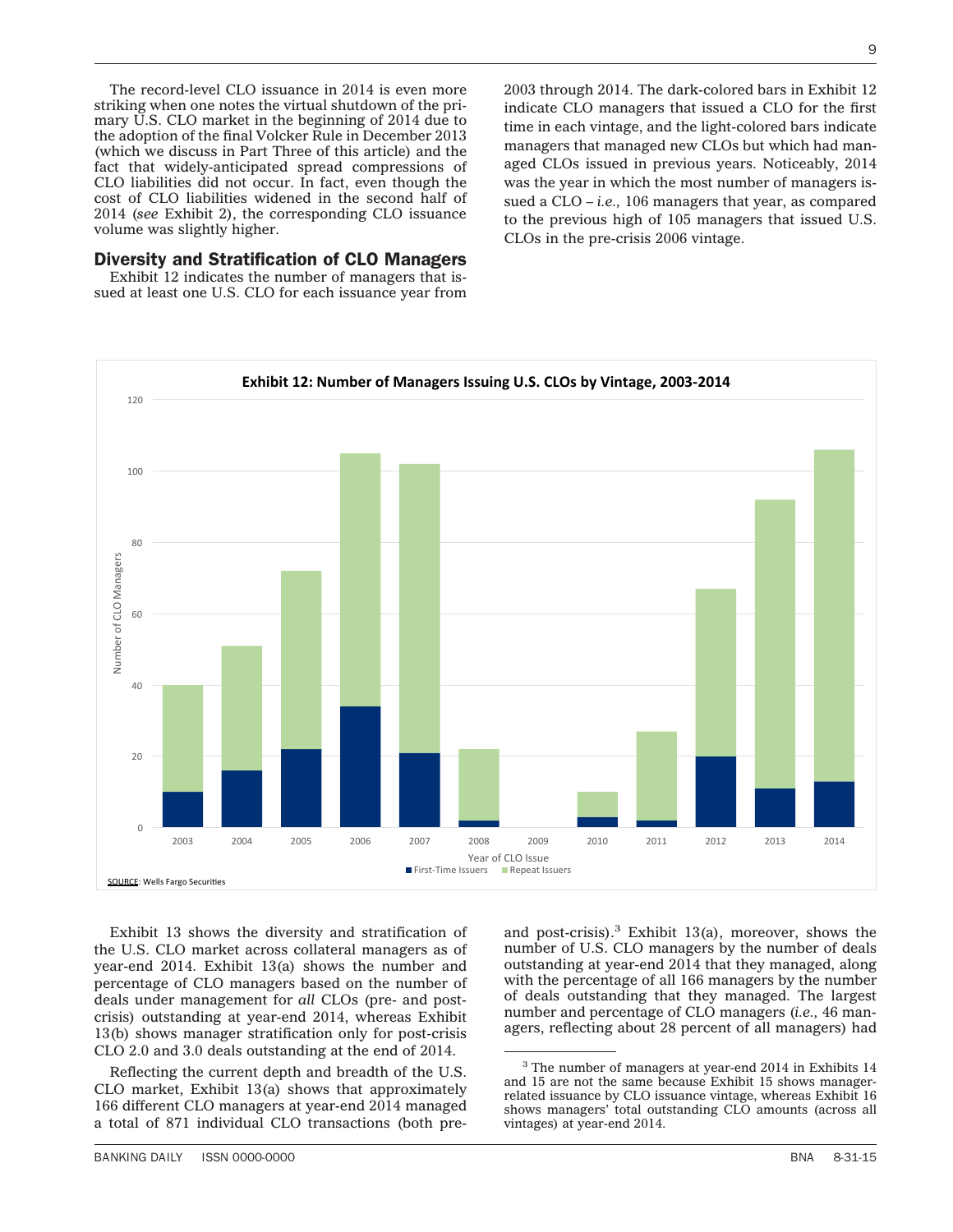10





Exhibit 13(a) also indicates that only a small proportion (about 7 percent) of all managers had more than 15 deals outstanding at year-end 2014. Large CLO managers with 10 or more active deals accounted for about 16 percent of all CLO managers at year-end 2014. Despite the relatively small percentage of all managers, those large CLO managers controlled about 53 percent of outstanding U.S. CLO balances at year-end 2014.<sup>4</sup> Reflecting the unusually accommodating CLO market in 2014 – or, alternatively, as some observers have noted, a dash to close CLOs and build scale to survive the implementation of the final Credit Risk Retention Rule (discussed

later in this article) – 20 CLO managers issued their first post-crisis CLO transactions in 2014.<sup>5</sup>

As shown in Exhibit 13(b), approximately 123 different CLO managers managed a total of 563 CLO 2.0 or 3.0 structures in the post-crisis U.S. CLO market.<sup>6</sup> Current managers of post-crisis CLOs remain relatively stratified with a total of only 13 CLO managers (around 11 percent) that priced 10 or more post-crisis CLOs and only a total of 38 CLO managers (around 33 percent) that priced six or more post-crisis CLOs as of year-end 2014. As Exhibit 17(b) demonstrates, the vast majority of CLO managers have five or fewer post-crisis CLOs under management.

<sup>4</sup> D. Preston and J. McNeilis, ''The CLO Salmagundi: U.S. CLO Equity Performance,'' *Wells Fargo Securities, Structured Products Research* (Jan. 7, 2015).

<sup>5</sup> D. Preston and J. McNeilis, ''The CLO Salmagundi: 2014 – The Year That Was,'' *Wells Fargo Securities, Structured Prod-*

<sup>&</sup>lt;sup>6</sup> See also Preston and McNeilis (Jan. 20, 2015), *op. cit.*